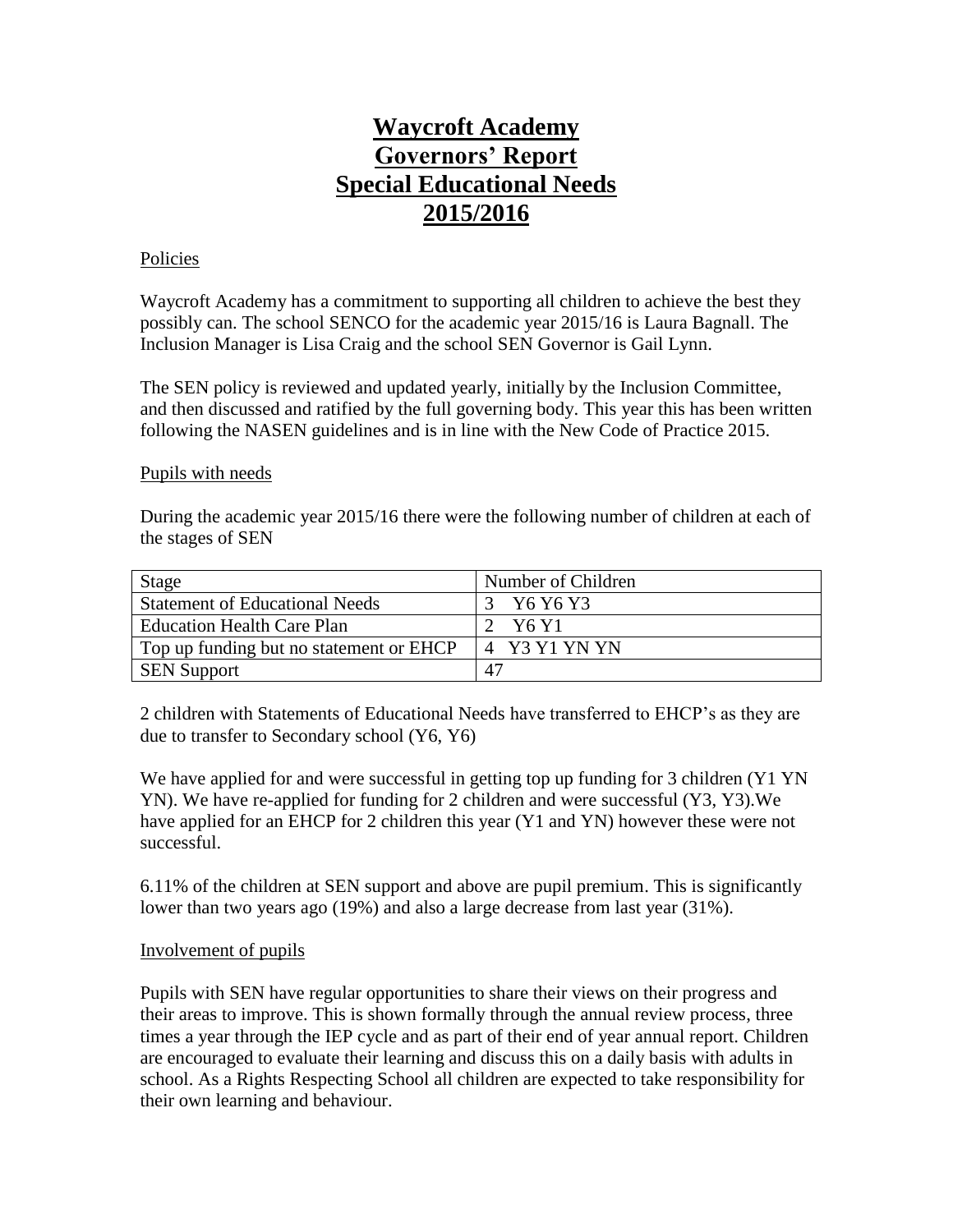# Progress of pupils with SEN

Children with SEN are monitored in line with whole school policy and interventions are used to help 'close the gap'. The SENCo attends all pupil progress meetings throughout the year with each year group to discuss the progress made. The meetings also highlight any children who are in need of additional support so provision can be put in place.

# Budget

The school demonstrates its strong commitment to supporting children with SEN by the budget allocation to provide appropriate intervention and support. This year the school has been in the position to support a Reading Recovery Teacher, buy in some speech and language support, have an art therapist available for identified children all on top of trained TA led interventions and individualised learning support where necessary.

All of this additional provision is costed on a provision map and individual provision maps are produced for children with specific funding allocations.

# Deployment of staff

All of our TAs are trained to carry out specific interventions for children with SEN and/or those who need a little extra support

Interventions include:

- Better Reading Partners
- Inference training through the Reading Recovery scheme
- Nessy
- Maths intervention groups
- Handwriting practise
- Reading comprehension groups
- Speech and language support
- Language for learning
- Boost (Language)
- Number Time
- Maths interventions

All TAs work as part of the Early Years and Foundation Stage, Key Stage 1, Lower Key Stage 2 or Upper Key Stage 2 teams and some TAs are allocated hours with named children according to need. There is a specific allocation of hours for pupil premium support alongside SEN intervention time.

## Exclusions

There has been one fixed term exclusion this year but no permanent exclusions in this academic year.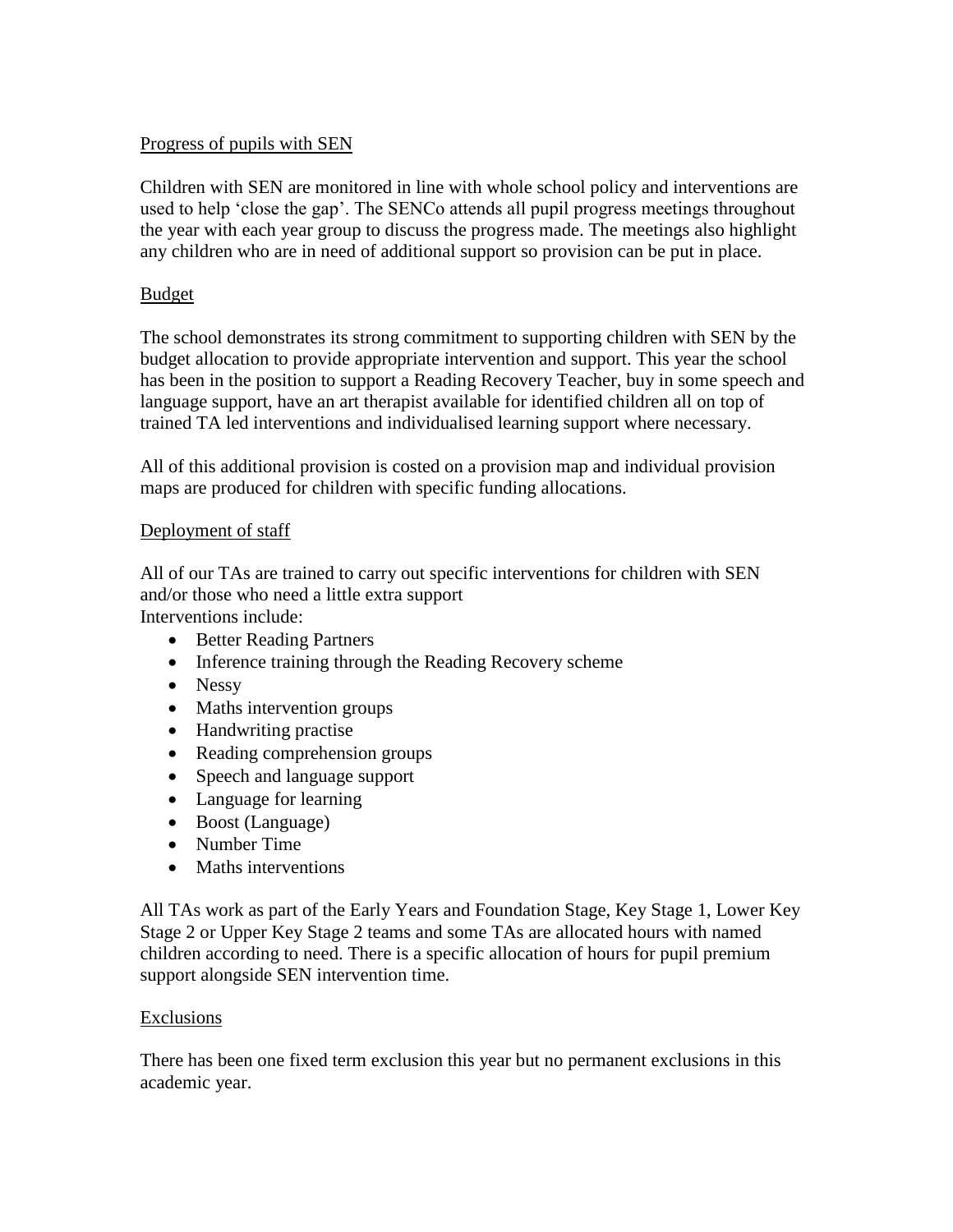#### External agencies

Educational Psychologist:

The Educational Psychologist linked to the school has worked effectively with a variety of children, family and staff this academic year. The EP has completed individual consultations including a cognitive assessment at our request. We will have a new EP assigned to our Multi Academy Trust in September.

Bristol Autism Team (Previously- Autistic Spectrum Disorder Outreach Team):

Bristol Autism Team continue to provide their service free of charge. We have received support from them for one child this year. This work has been very informative and will support our EHCP application for next academic year. Bristol Autism Team have changed the way they are working and for the next academic year, all Autistic children will be discussed with the team in term 1 and then support and provision will be put in place based on needs.

# Speech and Language:

Speech and Language Therapists have come into school free of charge from the NHS to see particular individuals. When applicable, they have assessed and advised TAs on individualised programmes to deliver to our children.

This year, we have bought in Speech and Language Therapist time for one day a week. This has allowed us to get very specific assessments completed for complex children, access additional services that were previously unknown to school and to set up programmes for TAs to work with children under the supervision of the trained therapist. This has enabled school to support more children with their speech and language needs, in particular those children that do not meet the criteria for NHS speech and language.

## Early Help:

Early help has worked with a few families over the past 18 months with many families having access to external mentoring, therapy, financial, housing, parenting and social worker support. Two families have been able to end their work with early help, one family is still looking at appropriate support and two families are getting support due to complex family circumstances not involving Waycroft pupils.

## Cleft Pallet Team:

The Cleft Pallet Team has been working with 2 of our children throughout the year, alongside our speech and language therapist. Makaton training that some of our staff have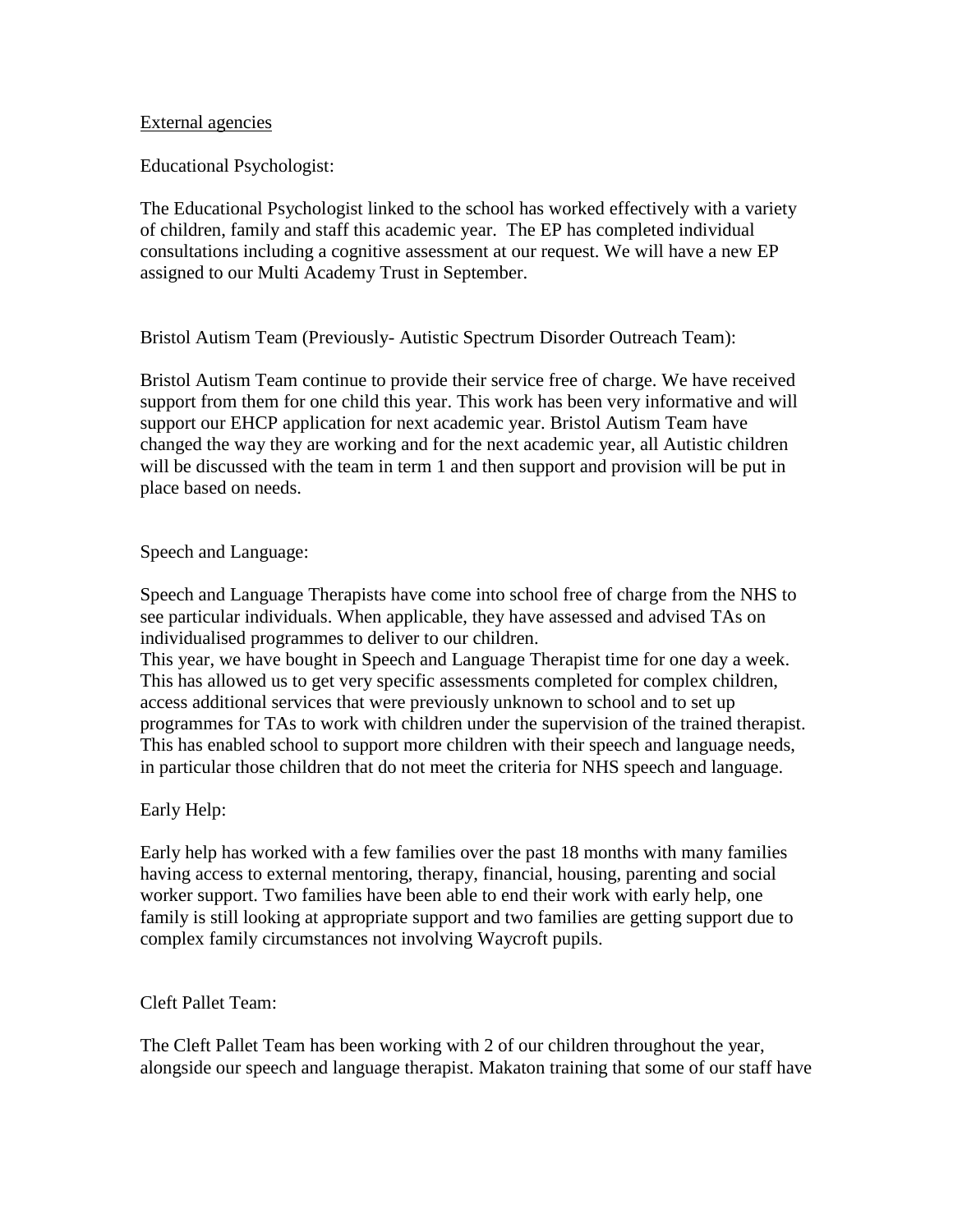been on has been an effective additional strategy for communication with one of these children.

Physiotherapy:

Our Physiotherapist continues to provide on-going helpful advice and training for staff working with children with physical disabilities. She has reported good levels of progress by all of these children following programmes followed in school. She regularly comes in to review and support the programmes in place.

Occupational therapy:

An Occupational Therapists has worked with one child in school. This service has been very stretched this year, and we are awaiting three responses to referrals for support in school.

# Paediatricians:

It has been very useful having Paediatrician reports sent to us, so that we can hear about children's medical needs directly which has been very useful. Some parents have become very frustrated with the Paediatrician services after 1 paediatrician has left, which has made making appointments and getting support for some of our parents very hard. Waycroft have supported by making referrals and phone calls on parents behalf where applicable.

Clinical psychologists/Life nurses:

We are receiving some excellent support from the psychology team for supporting a child with emotional needs. They are currently working with the child, family and staff to make sure we are all working on the same strategies. It is really useful that we are now all giving the same messages.

# ASAT:

The Autistic Spectrum Assessment Team have given 4 diagnosis of Autism this year to our children.

## Staff development:

There have been a number of staff development opportunities in relation to supporting children with SEN and safeguarding.

 $\bullet$  More people have been trained in the BRP reading intervention – we are awaiting the training list for 2016/17 to book places for additional BRPs.